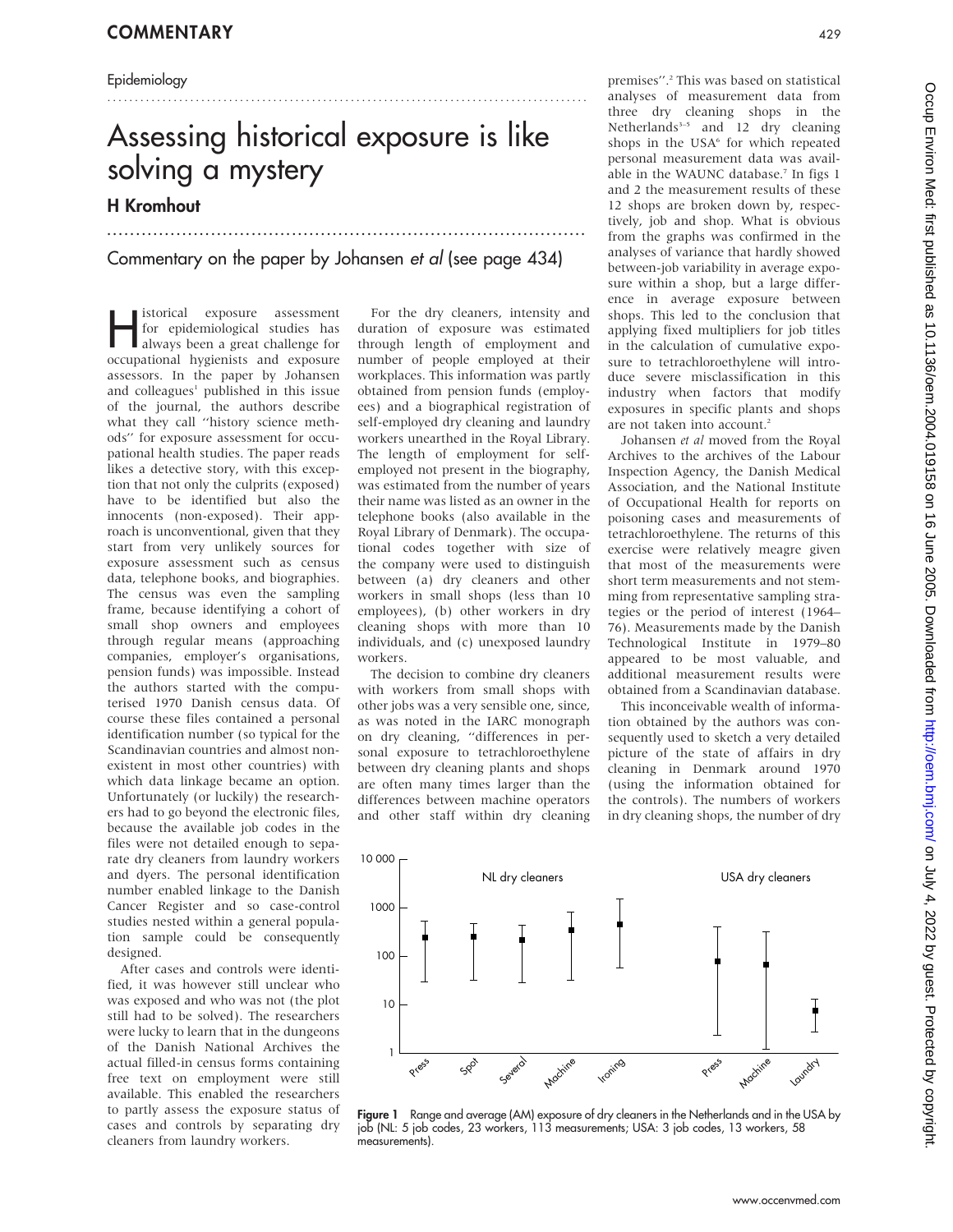



Figure 2 Range and average (AM) exposure of dry cleaners in the Netherlands and in the USA by dry cleaning shop (NL: 3 shops, 23 workers, 113 measurements; USA: 12 shops, 13 workers, 58 measurements).

(see fig 2).

cleaners, the average number of dry cleaning machines per shop, the number of tons of tetrachloroethylene used by these shops, and the average exposure in a shop are just part of this very detailed picture. The authors were able to validate some of their estimates satisfactorily through additional sources of information. They also convincingly claim that the exposure in dry cleaning shops Denmark was considerably lower than in the USA in this time period.

The critique on the lack of valid exposure data in studies addressing the carcinogenicity of tetrachloroethylene<sup>8</sup> will be irrelevant for the Danish casecontrol study. One might only hope that the authors' decision to assume the exposure level to be constant from 1964 to 1979 was only part of the exposure assessment strategy for the case-control study, since differences

#### Epidemiology

## Silica: déjà vu all over again? K Steenland

### Commentary on the paper by Brown and Rushton (see page 446)

.......................................................................................

**B** rown and Rushton' have conducted<br>a retrospective cohort mortality<br>study of 2700 workers in the<br>industrial sand industry. Work in the rown and Rushton<sup>1</sup> have conducted a retrospective cohort mortality study of 2700 workers in the industrial sand industry results in exposure to crystalline silica, and the focus of the study was whether exposure to silica causes lung cancer. Retrospective exposure assessment, based on air measurements since 1978, and some assumptions about exposure before then, was used to estimate exposure

...................................................................................

levels for different jobs in the industry over time. The resulting job-exposure matrix was used to assign estimated exposure levels to each worker and to estimate cumulative silica exposure, which is commonly the exposure measure of interest for chronic diseases such as lung cancer.

between shops such as lay-out, ventilation, and dimensions of the shop, to name a few, will have resulted in shops with distinctly different exposure levels

Contrary to what the authors claim, I think that we in occupational health epidemiology do usually search for literature outside the "Medline world".<sup>9</sup> Unfortunately the wealth of data available to the authors in Denmark is something exposure assessors in other countries can only dream of. Nevertheless, the authors have set the standard for the use of history science in exposure assessment that others should strive for. Ironically this paper comes from the same country where recently the national occupational hygiene society ceased to exist. More disadvantaged exposure assessors (such as, for instance, from my country, where the

Brown and Rushton did not find an excess of lung cancer in this cohort compared to the general population (lung cancer SMR 0.99, 77 deaths), nor

Ministry of Social Affairs and Employment does not even keep copies of their yearly updated Occupational Exposure Limits lists) might consider a move to Denmark.

Occup Environ Med 2005;62:429–430. doi: 10.1136/oem.2004.019158

Correspondence to: Dr H Kromhout, Environmental and Occupational Health Division, Institute for Risk Assessment Sciences, Utrecht University, PO Box 80176, 3508 TD Utrecht, Netherlands; H.Kromhout@iras.uu.nl

Competing interests: none declared

#### REFERENCES

- 1 **Johansen K**, Tinnerberg H, Lynge E. Use of history science methods in exposure assessment for occupational health studies. Occup Environ Med 2005;62:434–41.
- 2 International Agency for Research on Cancer (IARC). Dry cleaning, some chlorinated solvents and other industrial chemicals, Vol 63. Lyon: IARC, 1995.
- 3 van der Tuin J, Hoevers W. Perchloroethylene in dry cleaning services (TNO Report F1560). Rijswijk, TNO, 1977a (in Dutch).
- 4 van der Tuin J, Hoevers W. Perchloroethylene in dry cleaning services (TNO Report F1590).
- Rijswijk, TNO, 1977b (in Dutch).<br>5 **van der Tuin J**, Hoevers W. *Perchloroethylene in* dry cleaning services (TNO Report F1560). Rijswijk, TNO, 1979 (in Dutch).
- Petreas MX, Rappaport SM, Materna BL, et al. Mixed exhaled air measurements to assess exposure to tetrachloroethylene in dry cleaners. J Exp Anal Environ Epidemiol 1992;(suppl 1):25–39.
- 7 Kromhout H, Symanski E, Rappaport SM. A comprehensive evaluation of within-and betweenworker components of occupational exposure to chemical agents. *Ann Occup Hyg*<br>1993;**37**:253–70.
- 8 Mundt KA, Birk T, Burch MT. Critical review of the epidemiological literature on occupational exposure to perchloroethylene and cancer. Int Arch Occup Environ Health 2003;76:473–91.
- 9 Burstyn I, Kromhout H, Cruise PJ, et al. Designing an international industrial hygiene database of exposures among workers in the asphalt industry.<br>Ann Occup Hyg 2000;**44**:57–66.

did they find any excess silicosis (only two silicosis deaths were observed). Furthermore, they did not find a positive exposure-response trend for lung cancer by cumulative exposure category (rate ratios of 1.0, 1.24, 1.42, and 0.88 by increasing exposure).

Should this negative result be considered surprising? After all, the International Agency for Research on Cancer (IARC) declared in 1997 that crystalline silica was a group I (definite) human carcinogen, based on lung cancer findings across a large number of existing occupational studies and positive animal studies.<sup>2</sup> The National Toxicology Program (NTP) (www.ntp. niehs.nih.gov/ntp/roc/toc11.html) in the USA followed this by declaring silica a known human carcinogen in 2000. Our own subsequent pooled analysis of 10 large silica exposed cohorts (65 000 workers, 1000 lung cancer deaths) found a significant positive exposure-response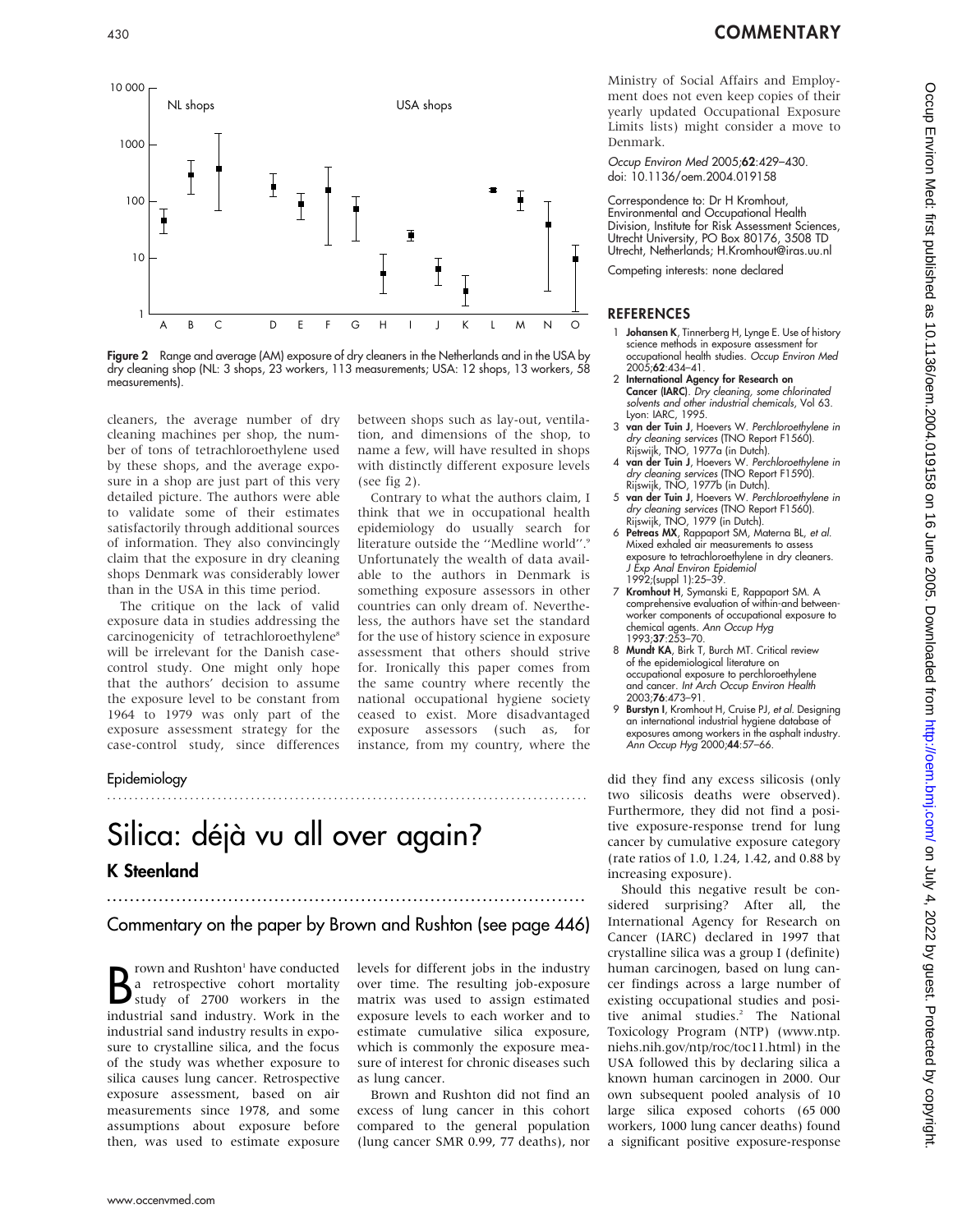trend with cumulative silica exposure,<sup>3</sup> supporting the IARC decision.

I would argue that the negative results of Brown and Rushton are not that surprising, for two reasons. First, IARC noted in 1997 that positive findings for lung cancer were not consistent across studies, and that specific mineralogic properties of the silica might vary and result in different levels of toxicity. Therefore it is quite possible that a given study might be negative.

Second, the exposure levels in the Brown and Rushton study were rather low. Our pooled exposure-response analysis showed that silica is not a strong lung carcinogen compared to the classic occupational carcinogens such as nickel, arsenic, and asbestos. This is why it took over 20 years of studies to convince IARC and other agencies that silica should be considered a known carcinogen. In our pooled analysis, the lung cancer rate ratios did not increase in categorical analyses until after a cumulative exposure of 2 mg/m<sup>3</sup>-years (RRs of 1.0, 1.0, 1.3, 1.5, 1.6 for <0.4, 0.4–2.0, 2.0–5.4, 5.4–12.8, and  $12.8 + \text{mg/m}^3$ years). The geometric mean cumulative exposure in Brown and Rushton was  $0.\overline{3}1$  mg/m<sup>3</sup>-years, a level which a priori might not be expected to result in detectable excess of lung cancer. The high exposure group in the Brown and Rushton categorical analysis (which showed no lung cancer excess) was >1.0 mg/m<sup>3</sup>-year, still a relatively low level (for example, 10 years of working at 0.1 mg/m<sup>3</sup>, which is the occupational limit in many countries). We do not know the distribution of exposures within the high exposure group, but it may be that there were relatively few highly exposed workers there. The relatively low level of exposure in the Brown and Rushton cohort may be the reason for the fact that only two cases of death from silicosis were observed. It is interesting to note that another cohort of 4600 industrial sand workers in the USA had a similar low overall level of cumulative exposure, but there were 17 deaths from silicosis.<sup>4</sup> A lung cancer excess was also observed in this cohort, concentrated among those with the highest exposures. Furthermore, a second study of US industrial sand workers,<sup>5</sup> with some but not complete overlap with Steenland and colleagues,<sup>4</sup> found an SMR for lung cancer of 1.39 and a significant positive exposure-response trend for cumulative and average exposure.

Figure 1 shows the exposure-response curve for the Brown and Rushton study (UK industrial sand) and the IARC multicentre study (note: I have used the exposure-response data from Brown and Rushton which did not control in the model for quarry, as quarry may be a surrogate for exposure). The figure makes clear that the UK study is restricted to relatively low exposures and that the odds ratios have relatively wide confidence intervals—overall the findings from the UK study are compatible with the IARC study.

There are other aspects of the Brown and Rushton cohort which might tend to result in negative findings for lung cancer. There were only eight lung cancers among those with 20 or more years latency, where an effect might be most anticipated. The overall deficit of lung cancer primarily resulted from a marked deficit at one plant, which also had a significant deficit for all cause mortality and for all cancer mortality, possibly due to that plant having less follow up time and a greater healthy worker effect.

Does this negative finding for the Brown and Rushton cohort mean that there is a threshold below which silica exposure is not dangerous? There are several reasons why this may not be the case. Biologically, it is probably not a good idea to postulate a threshold for carcinogens which act via initiating a mutation in the DNA in a stochastic process. Statistically, it is often difficult to determine the shape of the exposureresponse curve in the low dose reason, even with a large sample size. We looked at this question in our own

pooled analysis.6 A threshold model provided only modest improvement in the log likelihood over a non-threshold model, and the optimal threshold was low, about 0.33 mg/m<sup>3</sup>-years. Regulators and policy makers often consider exposure levels for a hypothetical 45 year working lifetime. To stay below a threshold of  $0.33$  mg/m<sup>3</sup>-years would require a allowable level of less than  $0.01$  mg/m<sup>3</sup>, which is less than a tenth of the current standard in the USA. This very low level is unlikely to be technically feasible in most realistic occupational settings.

My own view is that the current standard in the USA, used in many other countries as well, is clearly too high. Several exposure-response studies in recent years have shown that the current US standard is not sufficiently protective to prevent silicosis. $7-10$  The evidence is strong that silica can cause lung cancer,<sup>11</sup> and evidence is mounting that silica causes not only silicosis and lung cancer, but also renal disease and autoimmune diseases like arthritis and scleroderma.12 13 A reduction of occupational limits to  $0.05$  mg/m<sup>3</sup> (the NIOSH recommended standard) or to some lower but technically feasible level below 0.05 mg/m<sup>3</sup> would go a long way to reducing disease due to occupational exposure. This point has been made repeatedly by other authors.<sup> $711$ </sup>



Figure 1 Exposure-response trends for silica and lung cancer in two studies.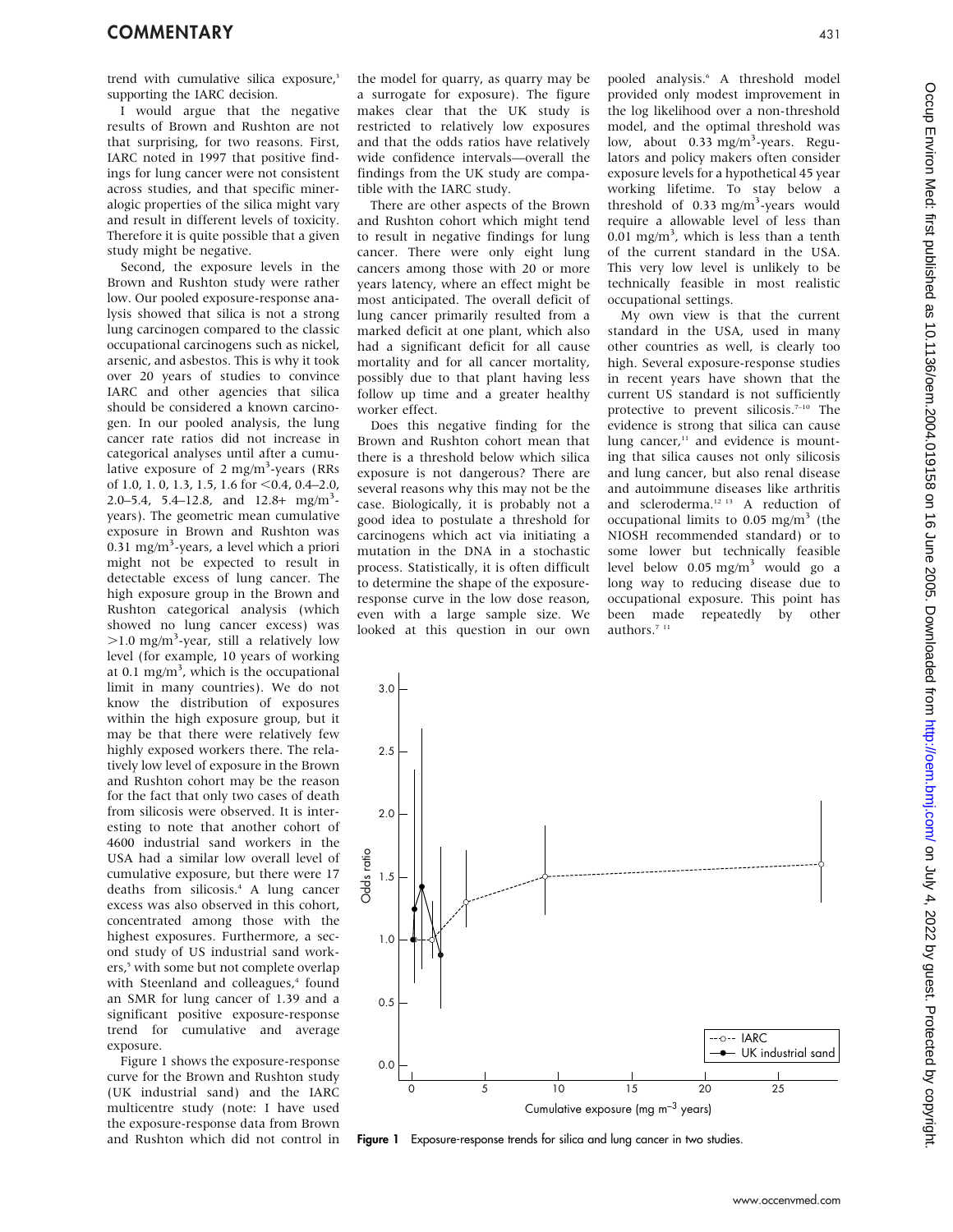A broader question raised by the findings of Brown and Rushton is how we evaluate consistency in epidemiological studies, and when one might consider that a controversy about a putative carcinogen might be laid to rest. Clearly for silica one should expect that some new studies will be negative for lung cancer, especially when exposure levels are low. Nonetheless, policy makers must judge the weight of the evidence, as has been done by IARC and the NTP, agencies which evaluated more than 30 epidemiological studies of silica exposed workers. Given this level of past research, it might be considered high time for policy makers to act without the perennial call that ''more research is needed''.

Occup Environ Med 2005;62:430–432. doi: 10.1136/oem.2005.020669

Correspondence to: Dr K Steenland, Rollins School of Public Health, Emory University, Atlanta, GA, USA; nsteenl@sph.emory.edu

Competing interests: none declared

#### REFERENCES

- 1 Brown T, Rushton T. Mortality in the US industrial silica sand industry: 2. A retrospective cohort study. Occup Environ Med 2005;62:446–52.
- 2 IARC. Silica: some silicates, coal dust, and paraaramid fibrils, Monograph 68. Lyon, France: IARC Publications, 1997.
- 3 Steenland K, Mannetje A, Boffetta P, et al. Pooled exposure-response and risk assessment for lung cancer in 10 cohorts of silica-exposed workers: an IARC multi-centric study. Cancer Causes Control 2001;12:773–84.
- 4 Steenland K, Sanderson W. Lung cancer among industrial sand workers exposed to crystalline silica. Am J Epidemiol 2001;153:695–703.
- 5 Hughes JM, Weill H, Rando RJ, et al. Cohort mortality study of North American industrial sand workers. II. Case-referent analysis of lung cancer and silicosis deaths. Ann Occup Hyg 2001;45:201–7.
- 6 Steenland K, Deddens D. Response to letter from
- Dr. Ulm. Cancer Causes Control 2002;13:781. 7 Greaves I. Not-so-simple silicosis: a case for
- public health action. *Am J Ind Med*<br>2000;**37**:245–51.
- 8 Chen W, Zhuang Z, Attfield M, et al. Exposure to silica and silicosis among tin miners in China: exposure-response analyses and risk assessment. Occup Environ Med 2001;58:31–7.
- 9 Park R, Rice F, Stayner L, et al. Exposure to crystalline silica, silicosis, and lung disease other than cancer in diatomaceous earth industry workers: a quantitative risk assessment. Occup Environ Med 2002;59:36–43.
- 10 Churchyard G, Ehrlich R, teWater Naude J, et al. Prevalence of silicosis and exposure response associations among goldminers in South Africa. Occup Environ Med 2004;61:811–16.
- 11 Kriebel D, Rosenberg B. Lung cancer: another good reason to control silica. Cancer Causes Control 2001;12:785–7.
- 12 Steenland K, Mannetje A, Attfield M. Pooled analysis of kidney disease mortality and silica exposure in three cohorts. Ann Occup Hyg 2002b;46(suppl 1):10–13.
- 13 Steenland K, Sanderson W, Calvert G. Kidney disease and arthritis among workers exposed to silica. Epidemiology 2001;12:405–12.

#### Pollution

# Long term effects of air pollution in Europe

.......................................................................................

...................................................................................

### K Katsouyanni

## Commentary on the paper by Filleul et al (see page 453)

There is an extensive documentation<br>in Europe and North America about<br>the short term effects of air pollu-<br>tion (especially particulate pollution) on here is an extensive documentation in Europe and North America about the short term effects of air polluhealth and a general consensus about their order of magnitude.<sup>1</sup> In contrast, long term effects, which are potentially very important, have been addressed in only a few cohort studies. This is mainly due to the problems of designing and executing large and expensive studies of long duration. Three studies have reported results from the  $USA^{2-4}$ and only one from a Dutch cohort in Europe.5 In this issue, results from another European cohort study performed in France are reported.<sup>6</sup>

The long term effects of particulate air pollution reported so far, exceed those of short term exposures and have a larger impact in terms of years of life lost.<sup>7-8</sup> The effect estimates from cohort studies, especially the ACS study,<sup>3</sup> have been applied in various health impact assessment (HIA) efforts.<sup>9</sup> Thus, the fact that there are very few such studies in Europe poses important problems: (1) Can we extrapolate from studies done in the USA, especially when there are known quantitative and qualitative

differences between the USA and Europe in the air pollution mix? (2) Are the studies performed so far, enough to get an effect estimate with reasonably general applicability?

The cohort studies reported have used individual data on outcome and confounders, but have generally assessed air pollution in an ''ecological'' way that is, using one fixed monitor per city and assuming all residents of this city to be exposed to the same amount of pollution. In the Dutch study,<sup>5</sup> an effort was made to refine the measurement by adding information on individual residential characteristics (that is, proximity to a major road). The results from these studies are generally consistent, and the fact that all major confounders have been assessed individually leaves little doubt that the reported associations are not due to hidden confounders.

In the study by Filleul et al, 24 areas from seven cities are investigated. In all areas a fixed site monitoring station had been established, and persons with residences within a distance from the monitor have been included. Each subject has been assigned an exposure level corresponding to the relevant monitoring site. Assigning different exposures within the same city according to residence, adds an additional component of exposure misclassification due to the fact that subjects may move around a town and have an exposure closer to the average of all monitors. The authors then excluded the subjects whose exposure was assessed by monitors influenced by local traffic. The assumption was that this exposure may be an overestimate of the population exposure and lead to a biased effect estimate. By excluding these six areas, they excluded the whole city of Toulouse, the highest pollution area of Bordeaux, and the two highest of Marseille. Their argument for excluding these areas is plausible, but highlights the misclassification problems inherent in such assessments and the need to link to real population timeactivity survey data (which are usually not available).

It is only after excluding these six areas that an effect of particulate and traffic related pollutants is detected. I think that an analysis at the city level, using as exposure metric the average of all city monitors would provide a useful sensitivity analysis for comparison purposes with previously reported results from other cohort studies.

It should be noted that the above exclusion of monitors influenced directly by traffic should be interpreted as exclusion of measurements hypothesised as being unrepresentative of the population exposure, as the authors correctly point out. It does not mean that traffic pollution is not an important (or indeed the most important) component of exposure to air pollution. The results of the present study reinforce the role